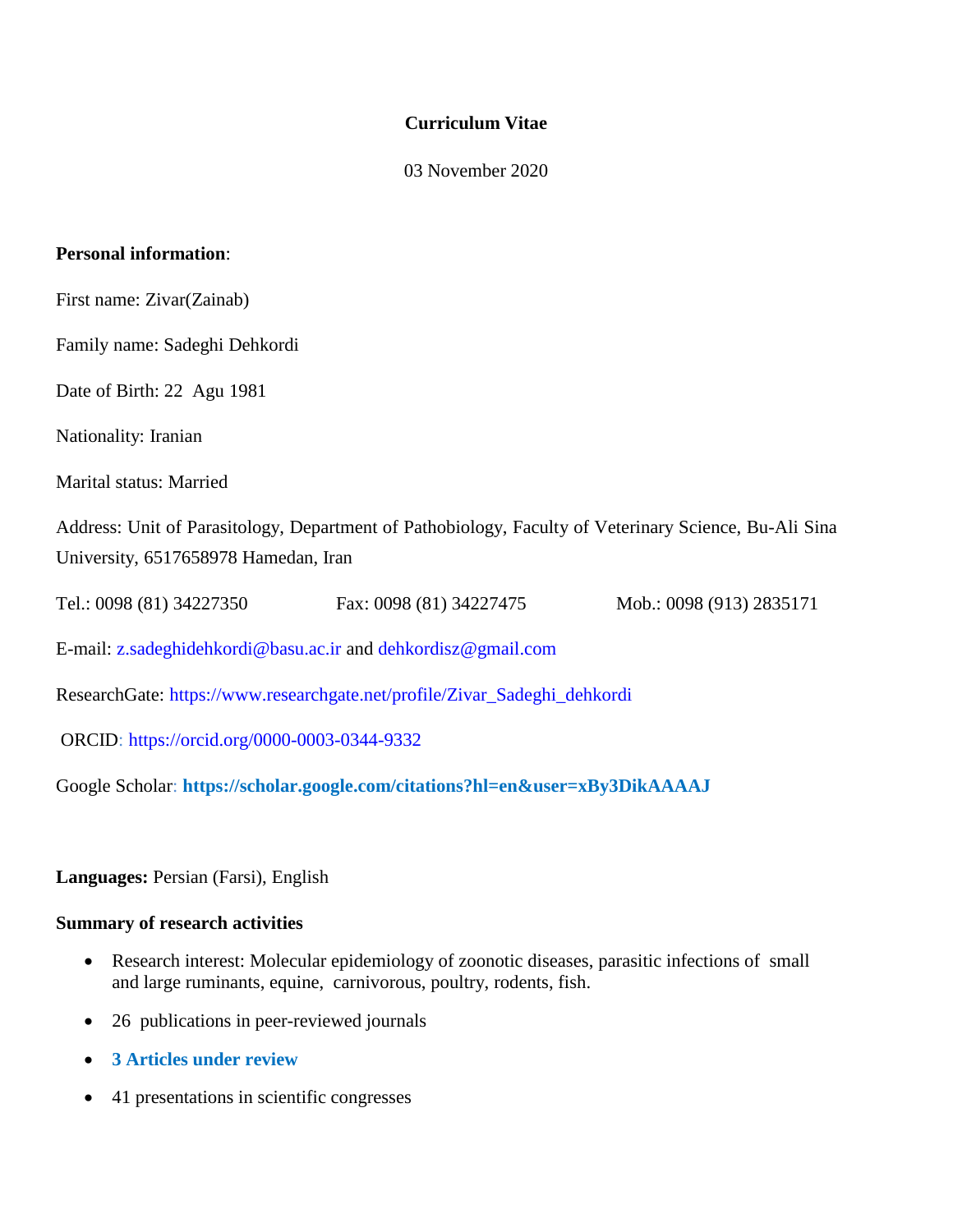### **Educational background**

1985-1990: Elementary school: Parvin Eetsami school.

1990-1997: Intermediate and high school: Paridokht Reisee, Shahre- kord Branch.

2004-2011: Faculty of Veterinary Medicine, Shahre- kord University,Shahrekord Iran. Degree awarded: Doctor of Veterinary Medicine (DVM).

**Thesis defended:** 30/09/2006

**Thesis subject:** A surve of gastronintestinal parasites in Carpus fishes of Zayanderood dam**.**. Supervisors: Assoc. Prof. Dr. Hamid Reza Azizi

2006-2010: Department Parasitology, Faculty of Veterinary Medicine , Tehran Uniersity, Iran

**Thesis subject:** Molecular and Biomorphometrical of identification of *ovine babesiosis* in Iran.

Supervisors: Prof. Dr. Sadegh Rahbari, Pro. Dr . Sedigheh Zakeri ( Pasture Institute)

**Thesis defended:** 13/11/2010

### **Interested research areas and subjects:**

- Protozoa(Babesia, Theileria, Anaplasma, Toxoplama, Encephalitozone , Giardia, Cryptosporidium)
- Arthropoda born disease, tick and tick born disease
- Molecular biology
- Epidemiological study of parasitic infections
- **Helminthes**

### **Presentations in scientific event**

1-**Z Sadeghi-Dehkordi**, A Sazmand, R Shahbazi, M Kiannejad. "Identification of gastrointestinal parasites in rural horses in Hamedan province".4th International and 11th National Congress of Parasitology and Parasitic Diseases of Iran (NICOPA 11) Urmia Iran. 9-11 Oct 2019.

2- **Z Sadeghi Dehkordi**, HR Moslemimanesh, S Khalaj, AA Sari. "*Hydatid Cyst* Epidemiology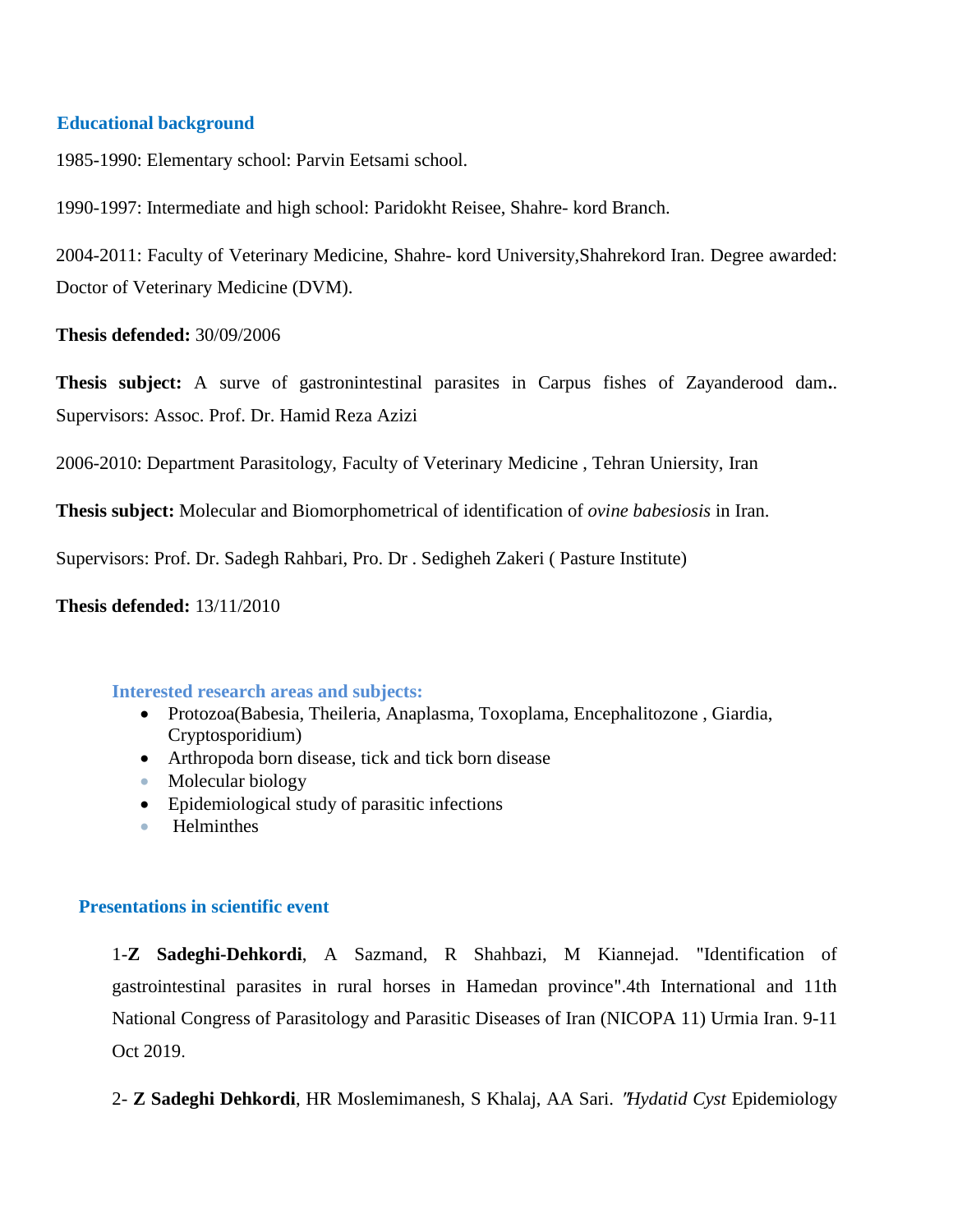and Risk factors in Hamedan, Iran: 6-year Evaluation" . 4th International and 11th National Congress of Parasitology and Parasitic Diseases of Iran (NICOPA 11) Urmia Iran. 9-11 Oct 2019.

3- S Namayeshi , S Torkaman , M Zeinali , S Faraji ,**Z Sadeghi Dehkordi**. "A Review study on distribution of Ticks in Iran". 4th International and 11th National Congress of Parasitology and Parasitic Diseases of Iran (NICOPA 11) Urmia Iran. 9-11 Oct 2019.

4- **Z Sadeghi-Dehkordi.** "Prevalence and epidemiological study of *cryptosporidium* in sheep of Sanandaj" .2<sup>st</sup> international @9<sup>th</sup> National congress of Parasitology and Parasitic Disease in Iran. Guilan Iran . 20-22 May 2015.

5- **Z Sadeghi-Dehkordi ."** Gastrointestinal parasitic infections of *salmon trutta fario* and *abramis brama* of vahdat dam in Sananda" .2<sup>st</sup> international @9<sup>th</sup> National congress of Parasitology and Parasitic Disease in Iran. Guilan.Iran .May, 20-22 2015.

6- **Z Sadeghi-Dehkordi . "**Seroepidemiology and riskfactors of *toxoplasmosis* among women reffering to hospital of Kurdistan ".  $2<sup>st</sup>$  international  $@8<sup>th</sup>$  National congress of Parasitology and Parasitic Disease in Iran. Guilan.Iran May 20-22 2015.

7- **Z Sadeghi-Dehkordi . "**Molecular and pathological survey on *toxoplasmosis* in aborted fetus on sheep and goat in kordistan " .  $2<sup>st</sup>$  international  $@9<sup>th</sup>$  National congress of Parasitology and Parasitic Disease in Iran. Guilan.Iran May 20-22- 2015.

8- **Z Sadeghi-Dehkordi.** "Prevalence of ectoparasites in sheep and goats in kamyaran (kordistan), 2<sup>st</sup> international  $\omega^{0}$ <sup>th</sup> National congress of Parasitology and Parasitic Disease in Iran. Guilan.Iran May 20-22-2015*.*

9- **Z Sadeghi-Dehkordi** . "Epidemiology of Sarcocystosis in livestock slaughter massacre province and the estimated economic damage of this disease to livestock industry in the province". 17th Iranian *Veterinary Congress* Tehran *Iran* 28-30 Apri 2014.

10- **Z Sadeghi-Dehkordi .** "A survey of infection rate of livers *Trematoda* massacre animals in Hamedan province in 2010 .17th Iranian *Veterinary Congress* Tehran *Iran*. -April 28-30 2014.

11- **Z Sadeghi-Dehkordi** ."A survey of surgery cases reports of *hydatic cyst* in Hamedan hospital during 5 years ago". 1<sup>st</sup> National Congress of Industry and Food Hygene with Animal origin. Qom, Iran.April 2012.

12- Z Sadeghi-Dehkordi. " Diseases transmitted by aquatic animal" .1<sup>st</sup> National Congress of Industry and Food Hygene with Animal origin Qom, Iran April 2012.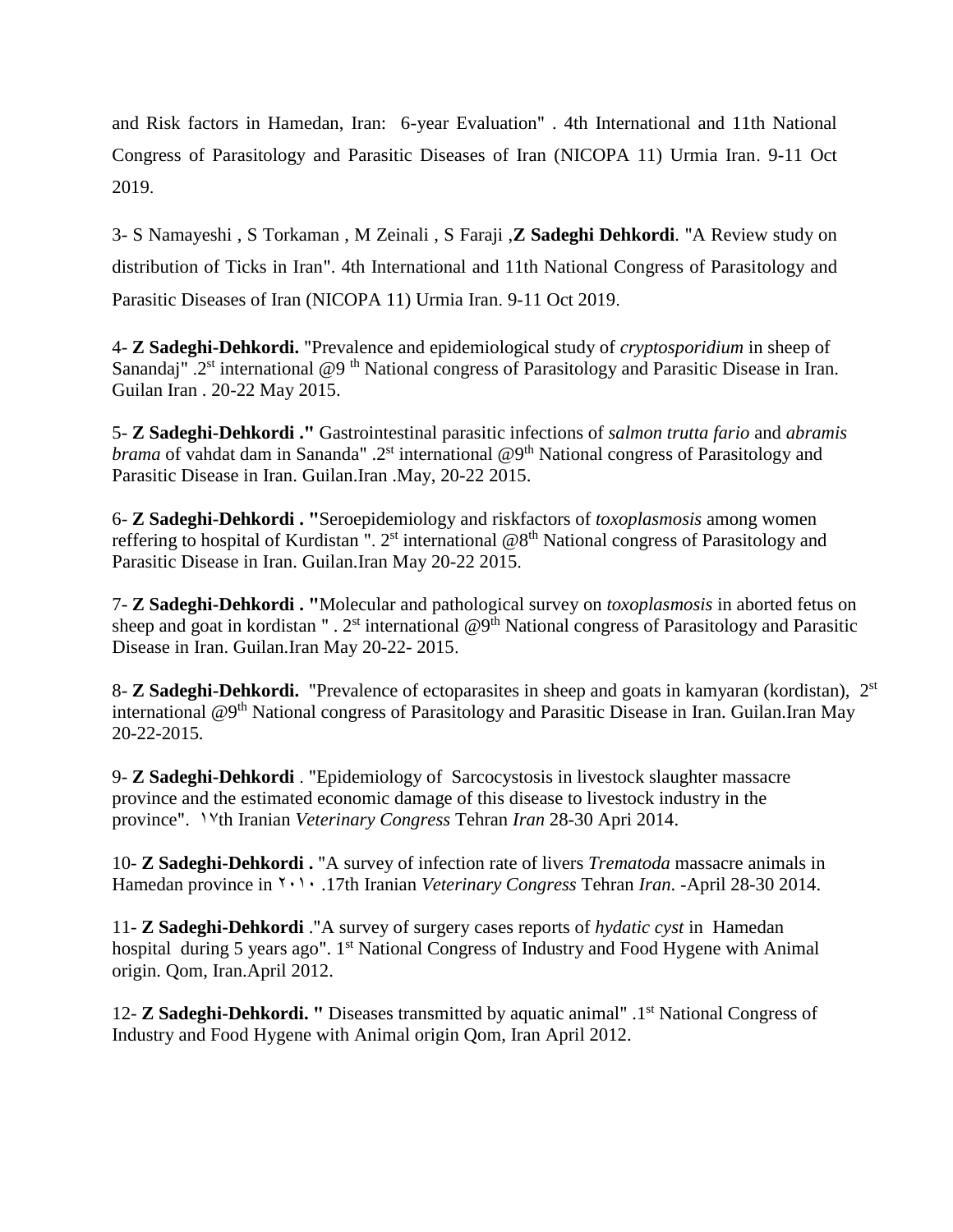13- **Z Sadeghi-Dehkordi. "** A survey of infection rate of *cysticercosis* of massacre animals in Hamedan province in  $\gamma \cdot \cdot \cdot$  and The estimated economic losses". 1<sup>st</sup> National Congress of Industry and Food Hygene with Animal origin. Qom, Iran April 2012.

25- **Z Sadeghi-Dehkordi,** Unes Rostami. "An epidemiologic study of *pediculosis* in Hamadan city schools  $\{\cdots, \cdots, \cdots\}$ . "1<sup>st</sup> international @8<sup>th</sup> National congress of Parasitology and Parasitic Disease in Iran. Kerman.Iran.Oct 16-18 – 2012.

14- **Z Sadeghi-Dehkordi**, V Kheire ,S A'zami . "Prevalence of *Linguatula serrata* nymphs of infected mesenteric and lung lymph nodes in goats in Hamedan in 2011". 1<sup>st</sup> international @8<sup>th</sup> National congress of Parasitology and Parasitic Disease in Iran. Kerman.Iran.Oct 16-18 – 2012.

15- **Z Sadeghi-Dehkordi**,A Banimahmoud ,S A'zami. "Study of mesenteric lymph nodes infected sheep to slaughterhouse *linguatula Serrata* in Hamedan". 1<sup>st</sup> international @8<sup>th</sup> National congress of Parasitology and Parasitic Disease in Iran. Kerman.Iran.Oct 16-18 – 2012.

16- A Bahari, **Z Sadeghi Dehkordi**, A Chalechale, A Sadeghi nasab" .Occurrence of tick paralysis in a lamb infested with *Rhipicephalus bursa*". 1<sup>st</sup> international @8<sup>th</sup> National congress of Parasitology and Parasitic Disease in Iran. Kerman.Iran*.*Oct 16-18 – 2012.

17- **Z Sadeghi-Dehkordi**. **"** Review on important zoonotic parasites transmited by aquatic". The 2<sup>nd</sup> National Congress of Veterinary Laboratory Science. Semnan, Iran. 12-13Dec 2012.

18- **Z Sadeghi-Dehkordi** . "Evaluation of parasitic infectious liver lesions in slaughterhouse cattle Baneh city during  $\gamma \cdot \gamma$  and estimated the economic losses." National congress on food Hygien @ safety. Shiraz-Iran.12-13 Nov2012.

19- **Z Sadeghi-Dehkordi**. " Eradication mesures and control strategical for external parasites on sheep, Kerman region". The 2<sup>nd</sup> National Congress of Veterinary Laboratory Science. Semnan, Iran.12-13Dec 2012.

20**- Z Sadeghi-Dehkordi . "**Prevalence of liver lesions in small ruminants slaughtered in slaughterhouse east Tehran". The 2<sup>nd</sup> National Congress of Veterinary Laboratory Science. Semnan, Iran.12-13Dec 2012.

21- **- Z Sadeghi-Dehkordi ."**Prevalence of dicroceliosis in Sheep and goats slaughtered in east Tehran and estimated economic losses". The 2<sup>nd</sup> National Congress of Veterinary Laboratory Science. Semnan, Iran.12-13Dec 2012

22- **Z Sadeghi Dehkordi**, J Gharekhani. "Epidemiology of tuberculosis in cattle slaughter slaughter house in Hamedan province" . The 2<sup>nd</sup> National Congress of Veterinary Laboratory Science. Semnan Iran.12-13Dec 2012.

23- **Z Sadeghi-Dehkordi** . "Biomorphometric characterization of *ovine babesia* agents in Tabriz and urumia". The second pathobiology congress, Garmsar, Mar 5,6, 2011.

24- **Z Sadeghi-Dehkordi** ." Morphologic study on *ovine Theileria* agent in Iran" . Zoonosis Disease congresss, Yasouj Medicine Faculty, 19-20 May 2011.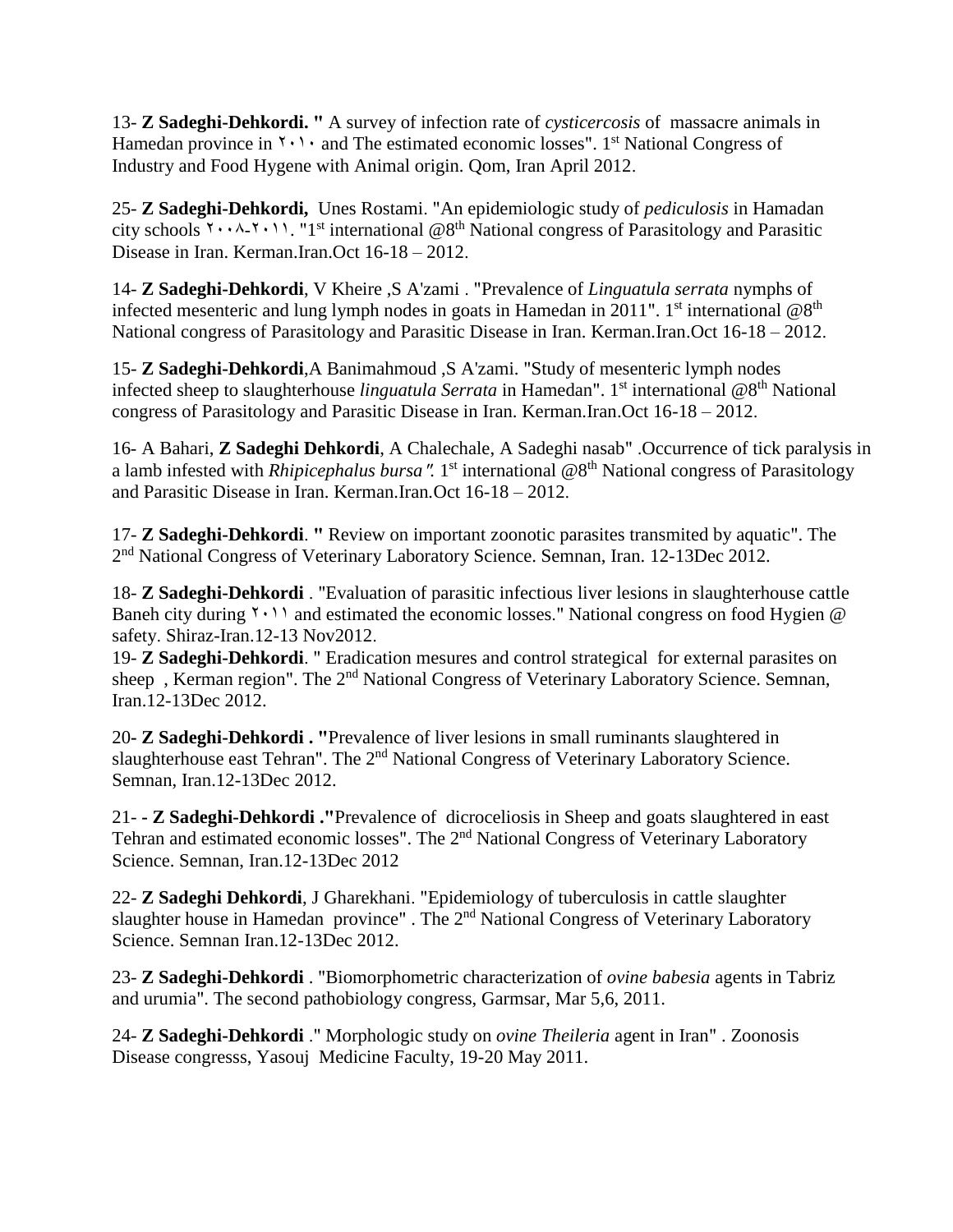25**- Z Sadeghi-Dehkordi . "**A survey on Morphobiometric and Molecular biology of *ovine Babesiosis* in North part of Iran." *.* Official site of the Ticks and Tick-Borne Pathogens Conference to be celebrated in Zaragoza (Spain),sep 2011.

26- **Z Sadeghi-Dehkordi**, S Rahbari." Biomorphometric and Molecular biology characterization of ovine babesia agents in Iran". 7th National and 2nd Regional Congress of Parasitology and Parasitic Diseases in Iran, Oct 19-21, 2010 **( Selected article in published abstracts articles in Iranian J of Parasitology**).

27- **Z Sadeghi-Dehkordi**." Determination and prevalence of external parasites in pigeons , in Hamedan province during  $.7 \cdot 1 \cdot$ 

28**- Z Sadeghi-Dehkordi**, S Rahbari." Morphometric study on *ovine babesia* agents in Weastern and Eastern Azirbaijan in " $\cdots$ 9. 2nd Veterinary Pathobiology Congress, Garmsar Iran.Oct 23-24 2010.

29- **Z Sadeghi-Dehkordi** . "A survey on protozoa infection in cultured rain bowtrout fishes in Chahar Mahal o Bakhtiari . 1st International Congress of Food Hygiene, Tehran, Iran. 25-26 April 2009.

30- **Z Sadeghi-Dehkordi**, S Rahbari. "Biomorphometric study on *ovine babesia* agents in Iran ".The second national symposium on tick and tick born disease. Semnan, Iran. Oct 15,16 2008.

31- **Z Sadeghi-Dehkordi** , H Azizi ." A survey on gastrointestinal protozoan infections in fishes in Shahrekord" .5 th Convetion of Iranian Veterinary Clinicians Ahvaz, Iran. 12-14 Feb 2008.

32- A Nematollahi, H Azizi, **Z Sadeghi-Dehkordi** . "On cestode and nematode parasite of *cyprinoid* fish from Zayandehrood dam,center of Iran". The 21th International conference of the World Association for the Advancement of Veterinary Parasitology (WAAVP). Belgium. August 19-23 2007.

3- **Z Sadeghi-Dehkordi**, H Azizi. " A survey of haemoprotozoa infection in shahrekord pigeons". 1th International veterinary Poultry cogress, Branch of the WVPA and vet council, I.R.IRAN, Tehran-Iran. Feb 19-20 2007.

34- **Z Sadeghi-Dehkordi**, A Mohammadnia. "A retrospective survey of anal athresia in calfs in 2001-2003 in shahrekord university veterinary facultry clinic" .The first International veterinary surgery symposium,The 5th Iranian veterinary radiology,anesthesia and surgery symposium Shahrekord-Iran. May 20-23 2006.

35 **-Z Sadeghi-Dehkordi** , HR Shokrani. "Investigation on Antibabesial vaccines". The 15th Iranian congress on infections disease and tropical medicine Tehran,Iran. Dec 16-20 2006.

36- **Z Sadeghi-Dehkordi**, M Borjian far , HRAzizi ." A survey ongastrointestinal worm infestation of the Zayandehrood river fishes". The 14th congress of Iranian veterinary Tehran,Iran. Mar 2-4 2005.

37- P Asadi, **Z Sadeghi-Dehkordi** ."A survey of prevalence rate of diseases in domestic animals go to Shahrekord,veterinary facultry clinic in 2002-2004". The 1st congress of Iranian veterinary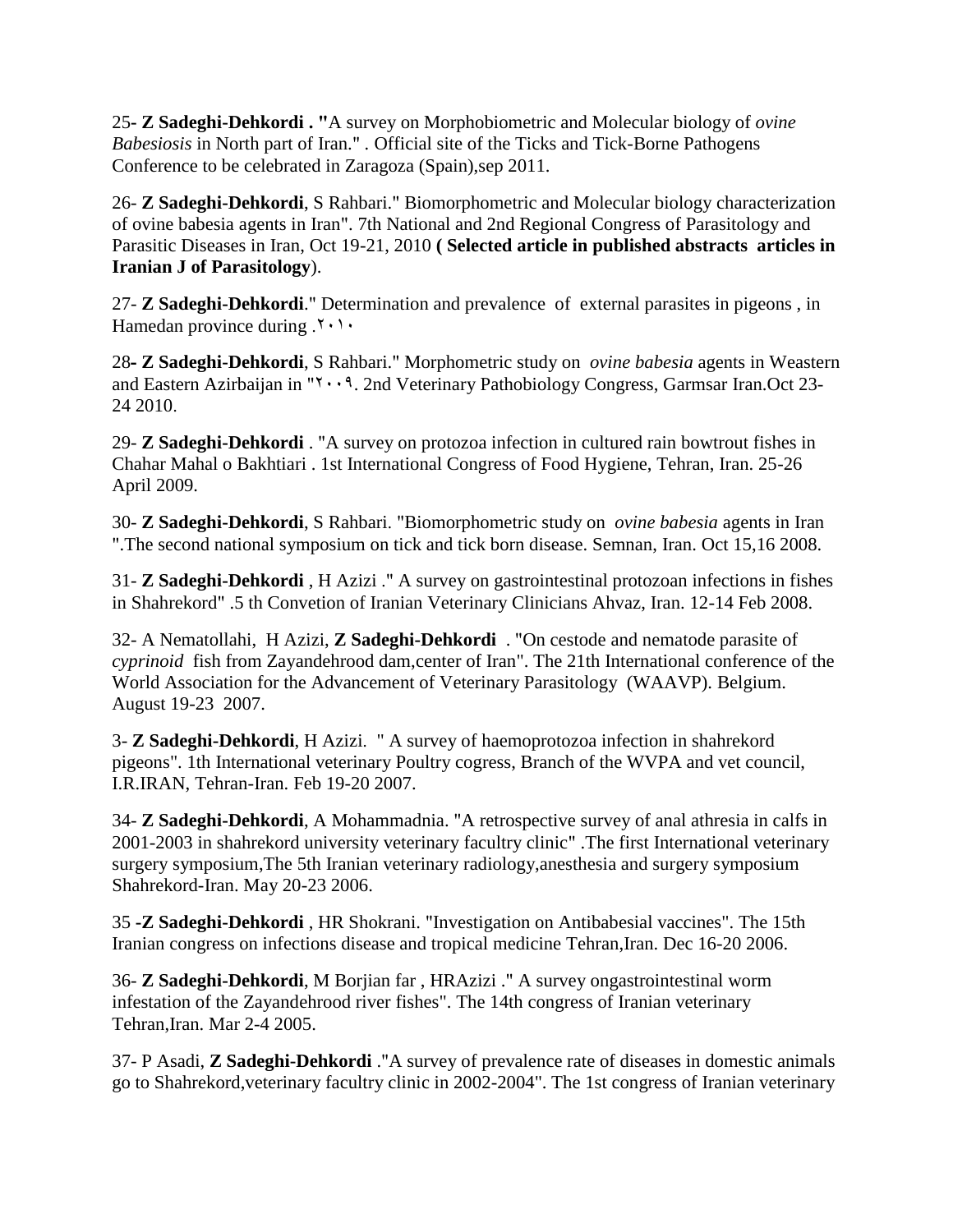laboratory Science students,school of veterinary medicine,university of Tabriz, Tabriz,Iran. Jul 24-26 2004.

38- **Z Sadeghi-Dehkordi**, H Azizi. "A survey of haemoprotozoa infection in Shahrekord pigeons". The 1st congress of Iranian veterinary laboratory Science students,school of veterinary medicine,university of Tabriz Tabriz,Iran .Jul 24-26 2004.

39- **Z Sadeghi-Dehkordi**."A survey of incidence rate of *hydatid cyst* in goats in Shahrekord and compared to numbers of human cases in this province". The 1st congress of Iranian veterinary laboratory Science students,school of veterinary medicine,university of Tabriz Tabriz,Iran.Jul 24-26 2004.

40- P Asadi, **Z Sadeghi-Dehkordi**. "A survey of infection rate of vavvea mite in Shahrekord apieries and their treatment with apistan tape". The 1st congress of Iranian veterinary laboratory Science students, school of veterinary medicine, university of Tabriz, Tabriz, Iran. Jul 24-26 2004.

41**- Z Sadeghi-Dehkordi**." *Influenza* in hourse",The 1st regional zeoonosis congress Sanandaj-Iran. Nov 11-13 2003.

# **Publications**

# **Articles in Peer-reviewed Journals**

1- Bayat O**, Z Sadeghi Dekordi** \*, A R Sazmand. " [Evaluation of larvicidal effect of spearmint](javascript:void(0))  (*Mentha spicata*) and rosemary (*Rosmarinus officinalis)* [against larvae of Culex: an effective](javascript:void(0))  [step in eliminating chemical insecticides](javascript:void(0)) " . Accepted for publication in Iranian Journal of Infectious Diseases And Tropical Medicine. 2020.

2- **Z Sadeghi Dekordi** ⁎, B Bahrami, M Soltanilalvar, MR Raouli, B Kordi. " Investigation of parasitic fauna of domestic chikens and fowl in Hamadan province". Accepted for publication in Veterinary Research Journal, Semnan. 2020.

3- Partooanadazanpour A, **Z Sadeghi-Dehkordi**, L Ekradi, M Khordadmehr, M Rassouli, A Sazmand. ["Molecular diagnosis and pathological study of](javascript:void(0)) *Toxoplasma gondii* in aborted caprine [and ovine fetuses in borderline of Iran–Iraq](javascript:void(0)) ". Acta Parasitologica 65 (1). 2020.

4- **Z Sadeghi Dekordi** ⁎, M Ellahi, B Yalameha. "A surveyon fungal contamination in current consumed spices in Hamedan in 2019". Accepted for publication in Alborz Univrsity Mdical Journal. 2020.

5-**Z.Sadeghi-Dehkordi ⁎**, Norouzi E, Rezaeian H, Nourian A, Noaman V . ["First insight into](javascript:void(0))  *Encephalitozoon cuniculi* [infection in laboratory and pet rabbits in Iran"](javascript:void(0)). [Comparative](https://www.sciencedirect.com/journal/comparative-immunology-microbiology-and-infectious-diseases)  [Immunology, Microbiology and Infectious Diseases. 2019.](https://www.sciencedirect.com/journal/comparative-immunology-microbiology-and-infectious-diseases)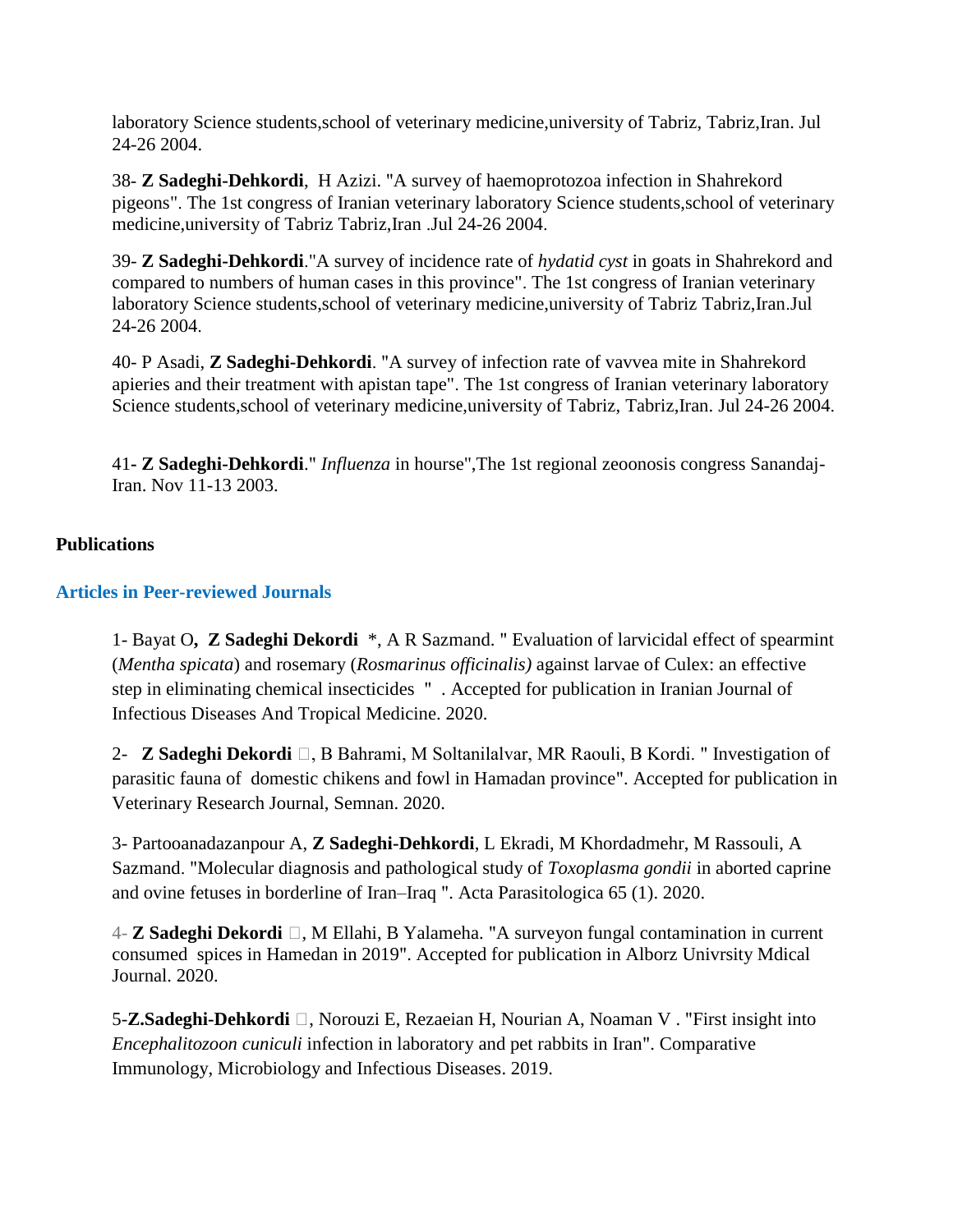**6-Z. Sadeghi Dehkordi** \* , A ASari , Z Panahi." [Parasitic Contamination in Raw Vegetables and](javascript:void(0))  [Effect of Washing Procedure in Hamedan, Iran"](javascript:void(0)) .Archives of Hygiene Sciences 8 (1), 66-70 . 2019.

7- **Z Sadeghi-Dehkordi**, S Azami, J Gharekhani ." [Ecto and Endo -Parasites of doestic pigeons](javascript:void(0))  (*Columbia livia)* [in Hamadan, west of Iran"](javascript:void(0)). Munis Entomology & Zoology 14 (2), 489-494. 2019

8- S Salehi-Guilandeh , **Z Sadeghi-Dehkordi**, A Sadeghi-nasab, A Yousefi ." [Molecular](javascript:void(0))  detection of *Anaplasma spp*[. in cattle of Talesh County, North of Iran"](javascript:void(0)). Bulgarian Journal of Veterinary Medicine 4 (2135), 465- 457. 2018

9-**Z. Sadeghi dehkordi** ."First Report of *Hartertia Gallinarum* [in Domestic Pigeons \(Columba](javascript:void(0))  [Livia\) in Iran](javascript:void(0)) ".Open access research in anatomy, 2018.

10 **Z Sadeghi Dehkordi**, A Partoandazanpour, N Abdolmaleki, AA Sari . ["Evaluation of](javascript:void(0))  [Zoonotic parasites in slaughtered animals of Sanadaj slaughterhouse"](javascript:void(0)) . Iranian Journal of Infectious Diseases And Tropical Medicine. 23 (83), 25-36. 2018.

11- A Yousefi, S Rahbari1, P Shayan, **Z Sadeghi-dehkordi** .["Molecular detection of](javascript:void(0)) *Anaplasma marginale and Anaplasma ovis* [in sheep and goat in west highland pasture of Iran](javascript:void(0)) " .Asian Pacific Journal of Tropical Biomedicine 7 (3), 455-459. 2017.

12- **Z Sadeghi Dehkordi ⁎**, B Yalameha." Prevalence of *Sarcocystis* [infection in processed](javascript:void(0))  [meat products by using digestion and impression smear methods in Hamedan, Iran"](javascript:void(0)) .Comparative Clinical Pathology 26 (5), 1023–1026 .2017.

13- **Z Sadeghi Dehkordi**, M Mohammadpour [, S Moradi, MJ Bahram.](javascript:void(0)) "Survey of fungal [contamination of Hamdan indoor swimming pools in 2016.](javascript:void(0))" Alborz Univrsity Mdical Journal 6  $(2), 91-9.$ .  $7.1$ 

14- S Salari, **Z Sadeghi Dehkordi**, B Bazargani-Gilani .["Quality of Flour Types, in the Bakeries](javascript:void(0))  [of Hamedan, Iran during 2015-2016](javascript:void(0)) ".Archives Hygiene Sciences 6 (2), 206-213. 2017

15- A Yousefi, S Rahbari, P Shayan ,**Z Sadeghi-dehkordi** ."Molecular evidence of *Anaplasma phagocytophilum*: an emerging tick-borne pathogen in domesticated small ruminant of Iran; first report." . Comparative Clinical Pathology .2017. DOI 10.1007/s00580-017-2429-z

16- **Z Sadeghi Dehkordi**, A.Partooandazanpour, N Abdolmaleki. " [Seroepidemiology of](javascript:void(0))  *Toxoplasma* [in pregnant women in Ghorveh, Kordistan, Iran](javascript:void(0)) " . Zeonosis Disease Journal 2 (1), 31-37. 2017.

17- **Z Sadeghi Dehkordi**, M Esaeeli , P Khadmi. "Infection rate of *[Linguatula serrata](javascript:void(0))* nymphs [in cattle slaughtered in Bonab abattoir, Iran"](javascript:void(0)). Zeonosis Disease Journal 2 (3), 65-71. 2017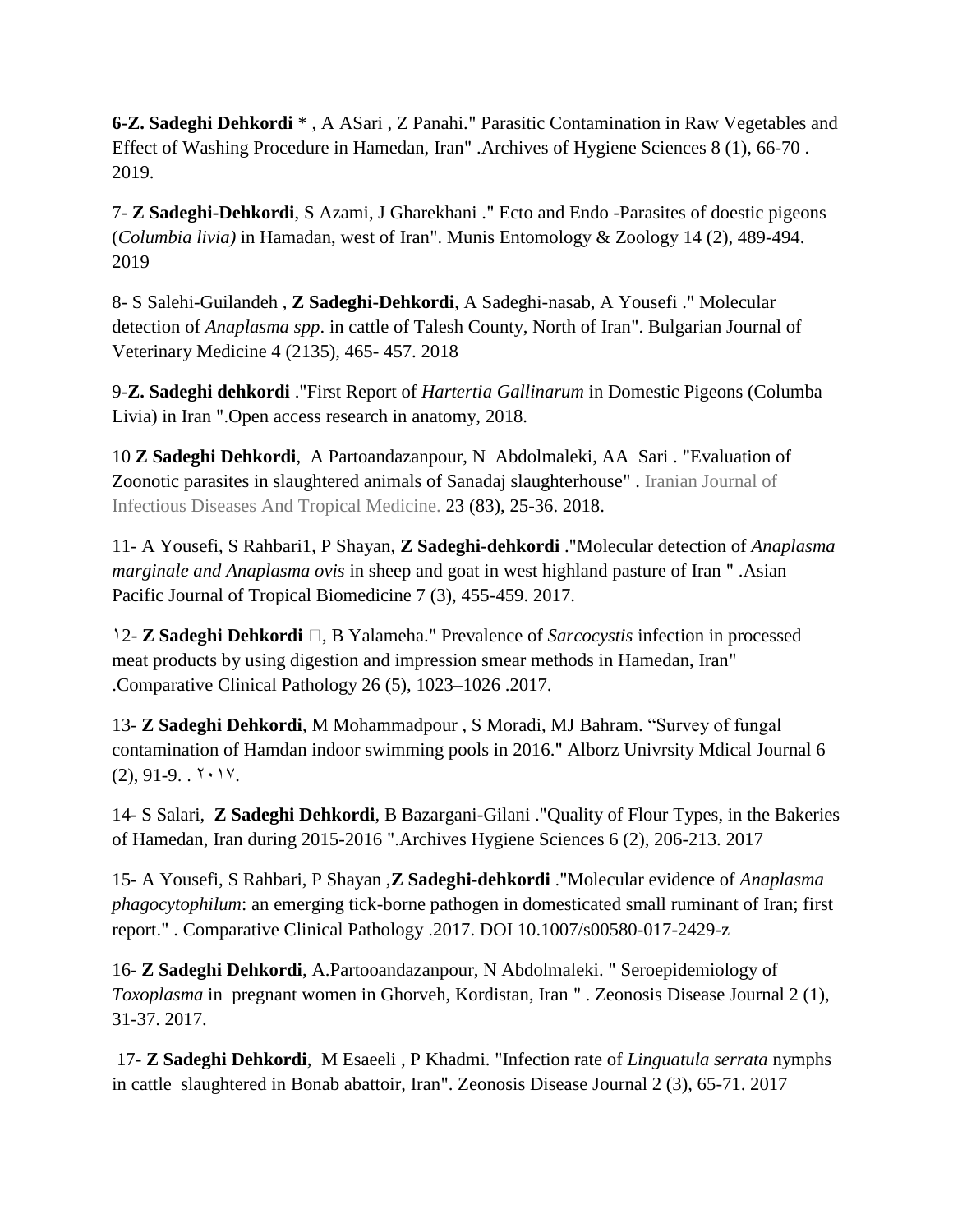18- **Z Sadeghi-Dehkordi ⁎**, H Heidari, A . Halajian ." [Case report of adult](javascript:void(0)) *Setaria digitata* in [sheep, Hamedan province, Iran"](javascript:void(0)) .Comparative Clinical Pathology 24 (1), 185-187. 2015

19- M Abedi, H Heidari, **, Z Sadeghi-Dehkordi**, MR Youssefi." [Serological study of](javascript:void(0))  [toxoplasmosis in women with previous history of abortion at Hamedan's medical centers during](javascript:void(0))  [2012–2013"](javascript:void(0)). Comparative Clinical Pathology 24 (3), 589-592. 2015

20- J Gharekhani, A Gerami-Sadeghian**, Z Sadeghi-Dehkordi**, M Youssefi." [Determination of](javascript:void(0))  [hard tick species \(Acarina: Ixodidae\) on sheep and cattle in Hamedan Province, Iran"](javascript:void(0)) Journal of Coastal Life Medicine 3 (8), 3 (8), 930-933. 2015.

21 **− Z Sadeghi Dehkordi**<sup>□</sup>, M R Pajohi-Alamoti, S Azami, A R Bahonar." Prevalence of *Linguatula serrata* in lymph nodes of small ruminants: case from Iran". Comparative Clinical Pathology. **23**, pages785–788. 2014.

22- M Abedi , H Heidari **, Z Sadeghi Dehkordi** , M R Youssefi. "Serological study of toxoplasmosis in women with previous history of abortion at Hamedan's Medical Centers " . Comparative Clinical Pathology.2014. DOI 10.1007/s00580-014-1951-5

23- J Gharekhani, H Heidar, **Z Sadeghi-Dehkordi** .["Occurrence and diversity of](javascript:void(0)) *Eimeria* species [in cattle in Hamedan province, Iran"](javascript:void(0)). Veterinarnia medicine .59 (6), 271–275.2014

24- J Gharekhani**, Z Sadeghi-Dehkordi**, M Bahrami.["Prevalence of coccidiosis in broiler](javascript:void(0))  [chicken farms in Western Iran"](javascript:void(0)) .Journal of veterinary medicine , 2014

25- **Z.Sadeghi Dehkordi**, A.Partooandazanpour, N Abdolmaleki. ["Epidemiological study on](javascript:void(0))  [cryptosporidiosis in sheep, Sanandaj, Iran"](javascript:void(0)) .Zeonosis Disease Journal 2 (1), 25-29. 2014.

**26-Z Sadeghi Dehkordi**, Rahbari S, Zakeri S. " Biomorphometric and Molecular biology characterization of *ovine babesia* agents in Iran". Iranian Journal of Parasitology.<sup> $\gamma \cdot \gamma$ </sup>.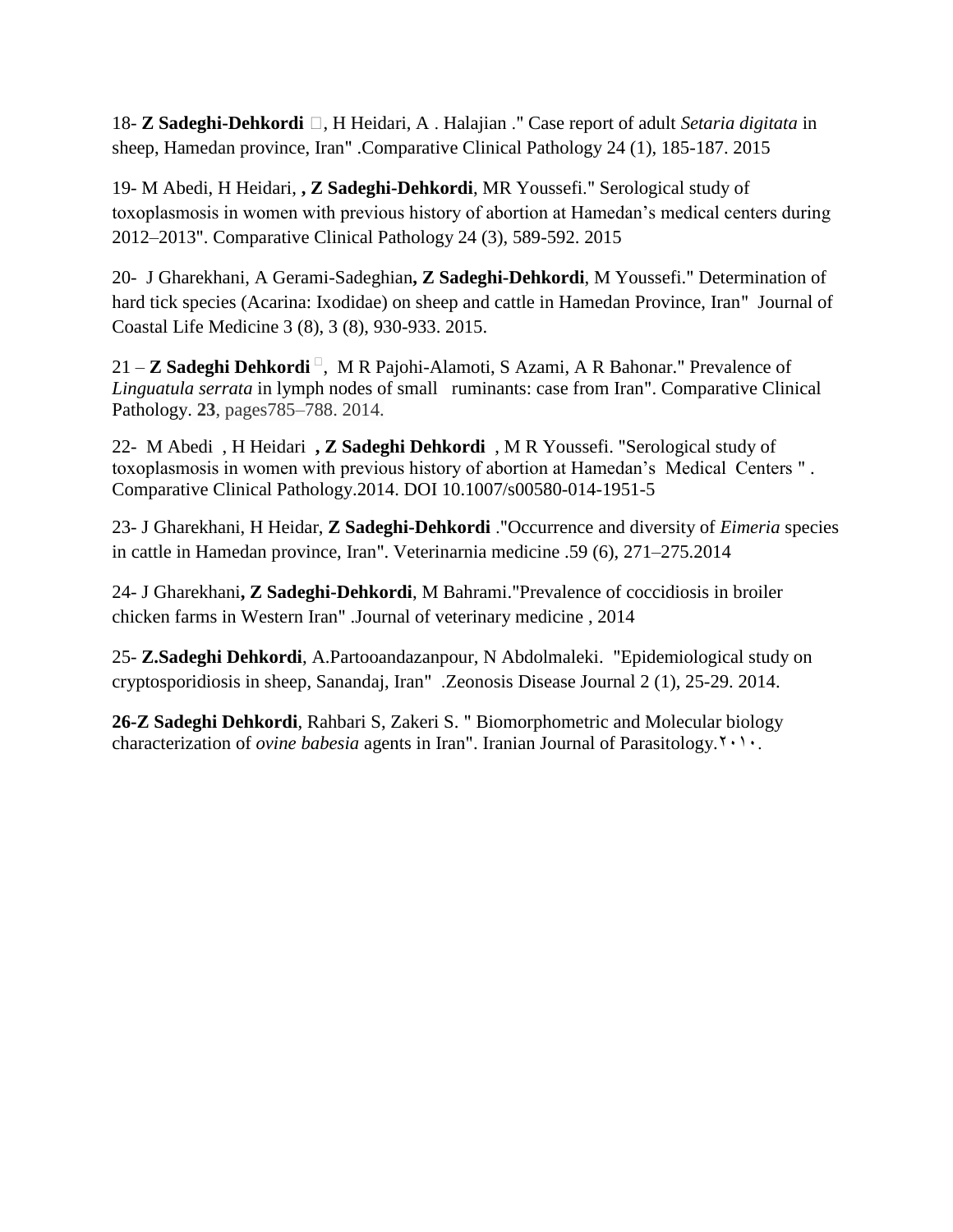### **Articles under review**

-R Haseli, Z Sadghi Dehkordi<sup>[]</sup>, AR Samand. "Survey of knowledge, attitude and practice of pet owners towards parasitic diseases in Hamedan and Kermanshah in 2018 and 2019".

-Z Mohamadi, Z Sadghi Dehkordi $\Box$ , M Yavari, S Hatami, B Yalameha. "Molecular identification of *Babesia caballi and Theileria equi* Infections in equine, west of Iran."

Z Sadghi Dehkordi  $\Box$ , HR Moslmimanesh, Shanam Khalaj, AR Sazmand. "Prevalence of

hydatidosis in animals slaughterhouse and patients cases refer to health center in Hamedan".

### - BOOK

1[-Laboratory techniques on veterinary parasitology](javascript:void(0)) . J.Garekhani Z.Sadeghi Dehkordi 2018 ( In Persian).

2- Parasitic disease of carnivorus in Iran. Ali Eslami, Z Sadeghi Dehkordi.. 2020 (In Persian).

# Professional Awards and Honors:

2015: The best reasercher professor at Bu-Ali Sina University

2011: The best educational professor at Bu-Ali Sina University.

 $2010$ : Best paper presentation( Selectd lecture) at the Seventh National Congress and the  $2<sup>nd</sup>$ Regional Congress of Parasitology and Parasitic Disease in Iran, Tehran.

2009 : Pass the speciality board exam with grade :79/100

 $2006$ : Award in certificate of appreciation for achieving  $1<sup>th</sup>$  Rank between PhD National Entrance Examination Volunteers, Tehran University, Iran.(The first degree)

2004. Top resercher at Shahrekord university

### **Attendance in Professional Workshops and getting certificate**

2012: Certificated of Introductory workshop on Promotion Regulation, Tehran Iran

2011 : Certificated of Workshop on SDS-PAGE& Western Blotting, Tehran, Iran.

2011: Certificated of Workshop on Scientific Writing, Institute of genetics and ebryo, Tehran Iran.

2011: Certificated of Workshop on Techniques & Methods of Teaching, Hamdan Iran.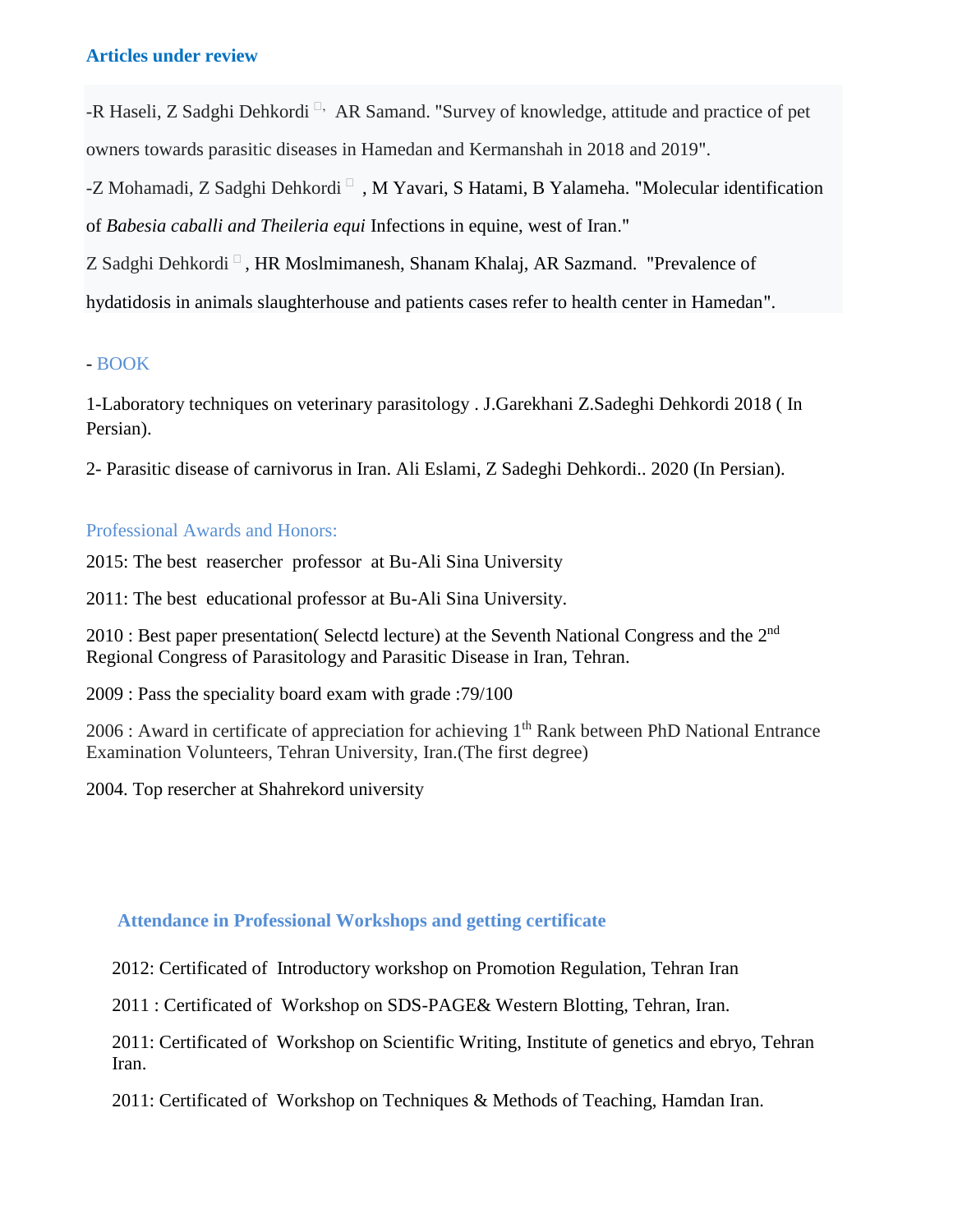2010 : Certificated of identification laboratory methods of *Leishmania*, Tehran University.

2010 : Certificated of Workshop on Real Time PCR, Tehran, Iran.

2009 : Certificated of *Leishmania* immunology , Pasture Institute, Tehran, Iran.

2007 : Certificated of Attendance in the 2 Scientific Avian Influenza forum, Tehran- Iran.

2006 : Certificated of attendance, I have Attended the 3 WSAVA CE in Iran ,Tehran.

#### **Organazational Activity:**

2016-2019: Planning Council member at Bu Ali Sina University- Hamedan Iran.

2015: Cooperation in conducting training courses to Search Article Bu Ali Sina University-Hamedan Iran

2015- 2019 : Head of Department of Pathobiology**,** Veterinary science Faculty, Bu Ali Sina University- Hamedan Iran

2011-2014: Head of Library , Veterinary science Faculty, Bu Ali Sina University- Hamedan Iran

2011 up to now.: MSc students have been trained in parasitology ,Bu Ali Sina University-Hamedan Iran

2010 up to now: Department of Pathoioogy, Parasitology unite, Veterinary Science Faculty, Bu Ali Sina University- Hamedan Iran.

### **- Supervisor in MSC thesis**

2019: Scolicidal effect of *propolis* and *Helicteres isora L* on *ecinococus granulosus* protoscoleces in invitro

2018**:** : Molecular identification of *Encephalitozon caniculi* infection in laboratory and pet rabbits

2018: Survey of knowledge, attitude and practice of pet owners towards parasitic diseases in Hamedan and Kermanshah in 2018 and 2019.

2017: Molecular and morphological identification of piroplasmosis (*Babesia caballi)* and *Theileria equi* Infections )( in farm equine. Bu Ali Sina University.

2016: Molecular identification of Piroplasmosis (*Babesia caballi and Theileria equi* Infections) in equestrain horses. Bu Ali Sina University

2016: Molecular and morphological identification of *Ovine Babesiosis* in Hamedan, Qom and Eillam provinces.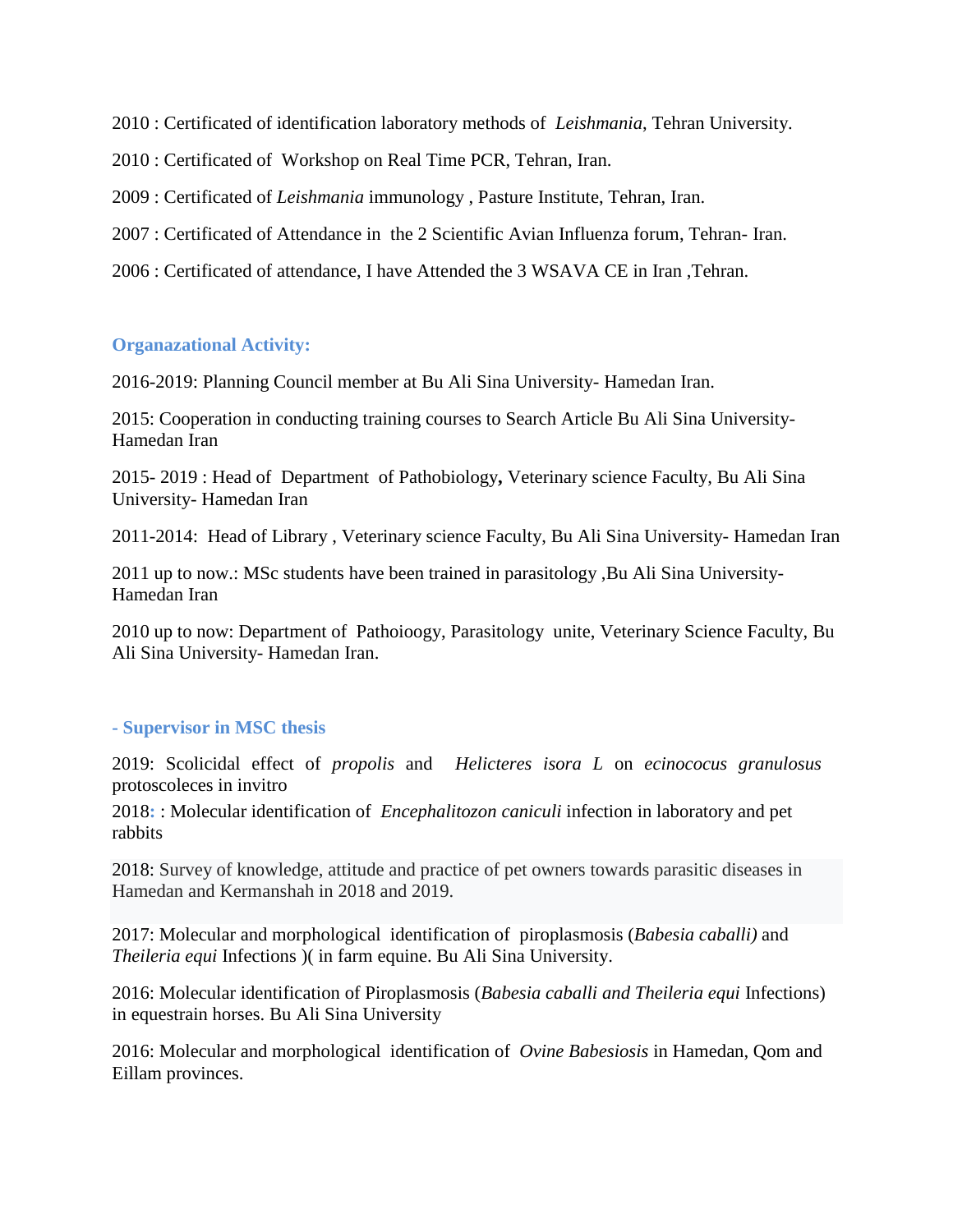2016: Molecular and morphological identification *of Ovine Theileriosis* in Hamedan, Qom and Eillam provinces

2015: Determination of *Babesia species* in sheep of Hamedan with molecular biology and morphology

2015: Determination of *Anaplasma species* in cattle of Gilan with molecular biology and morphology

2014: Determination and prevalence of external parasites of small Ruminants and Cattle in Kamyaran. Kordestan during 2011-2012. Bu Ali Sina University

2014: Molecular detection of Ovine toxoplasmosis *(Toxoplasma gondii*)aborted animals in Kordestan sheep and goat .Bu Ali Sina University

2014: Investigation of gastrointestinal parasitic infections of spotted fish of Vahdat dam, Sanandaj.

2013 : Seroepidemiology of *Toxoplasma gondii* infection in pregnant women in Hamedan , west of Iran, Azad Islamic University, Boroujerd, Lorestan University.

2012: Determination on founa tick in Malayer region during 2011-2012,Azad Islamic University, Boroujerd

# **Memberships in professional societies**

- Member of Iranian Society of Parasitology
- Member of the Acarological Society of Iran
- Member of the Poultry Veterinary Society of Iran
- Member of Apicultural Society of Iran
- Member of IranVC.
- Member of Veterinarians Society of Iran
- Member of Entomoligical Society of Iran
- Member of Vet News.
- Member of Vet News of Vet Fac of Karaj
- Member of Doniay Sabz News
- Member of WAAVP
- Member of Iranian Experts Society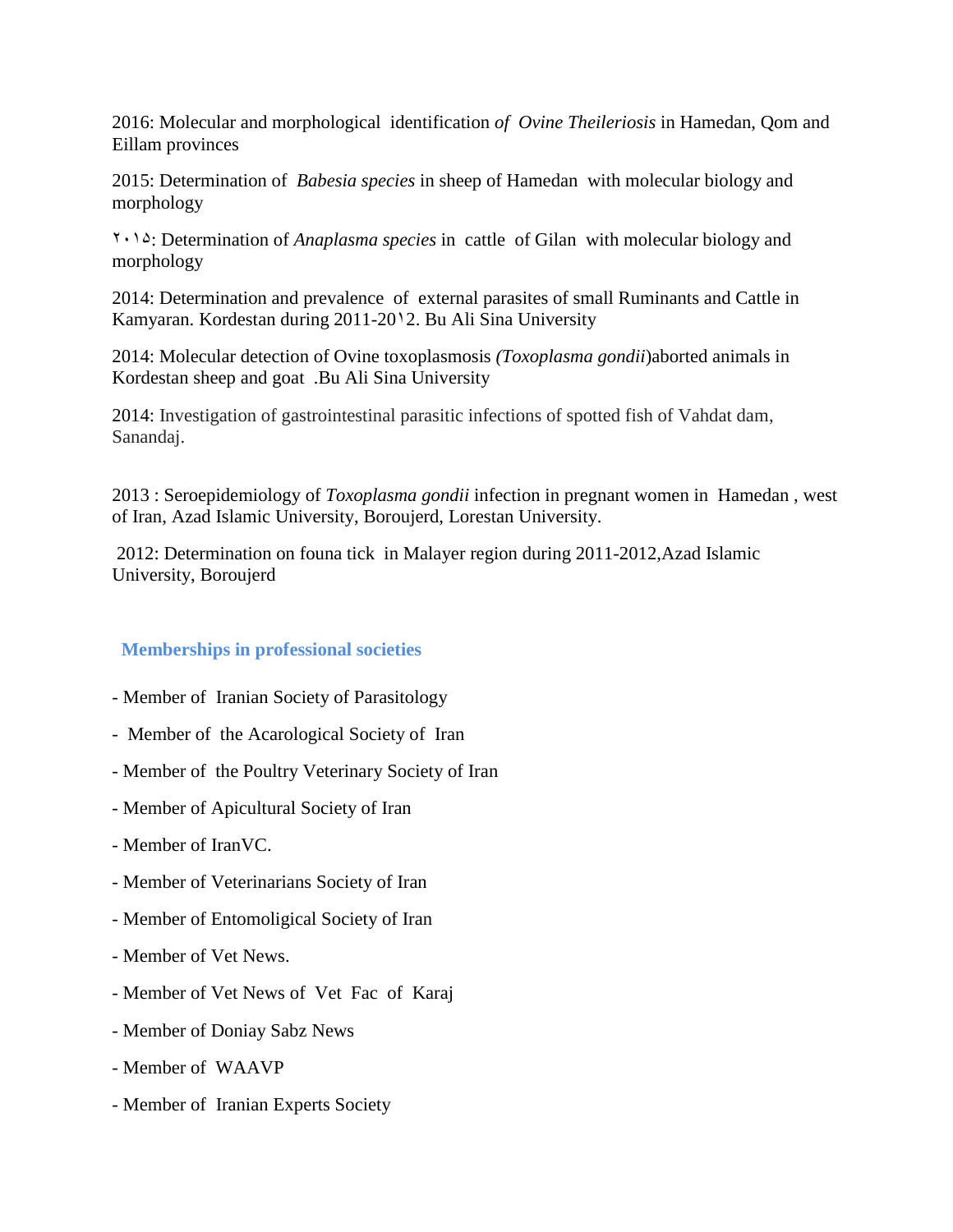### - Member of Bank Poultry.ir

- Member of Parsipet.com

**Projects of Undergraduate students at Bu Ali Sina university:** 2015- Review on the newest method for biological control in Parasitology disease.

2015- Determination of *Babesia species* in sheep of Hamedan with molecular biology and morphology

2014 - Prevalence of Sarcocystosis in sheep and goats slaughter from slaughterhouse in hamedan.

2014: A survey of haemoprotozoa infection in Hamedan pigeons 2013- Identification fauna of hard ticks species in Malayer provice

2013: The newest detection methods, control, prevention and vaccination of *Toxoplasma gondei.*

2012: A survey of infection rate of livers trematoda massacre animals in Rey City , 2011-2012.

2012: A survey of infection rate of livers trematoda massacre animals in Kordestan province (Baneh),2011-2012.

2012- Determination and Identification fauna of ticks in Loresta province- west south of Iran . 2011: Determination of infection rate of *linguatula serrata* in sheep massacre slaughterhouse in Hamedan

2011: Investigation of cases of *hydatid cyst* surgeries in hospitals in Hamedan province people ,5 years ago

# **Editor/Reviewer of scientific journals**

Comparative clinical pathology, Elsevier Veterinary World Journal Journal of Veterinary Laboratory Research.Iran Journal of Veterinary Research and Biological Products, Iran Archives of Razi Institute, Iran Iranian Journal of Veterinary Clinical Sciences , Iran

# [Skills](https://archrazi.areeo.ac.ir/)

- [Thesis advisement](https://archrazi.areeo.ac.ir/)
- [Academic research](https://archrazi.areeo.ac.ir/)
- [Class instruction](https://archrazi.areeo.ac.ir/)